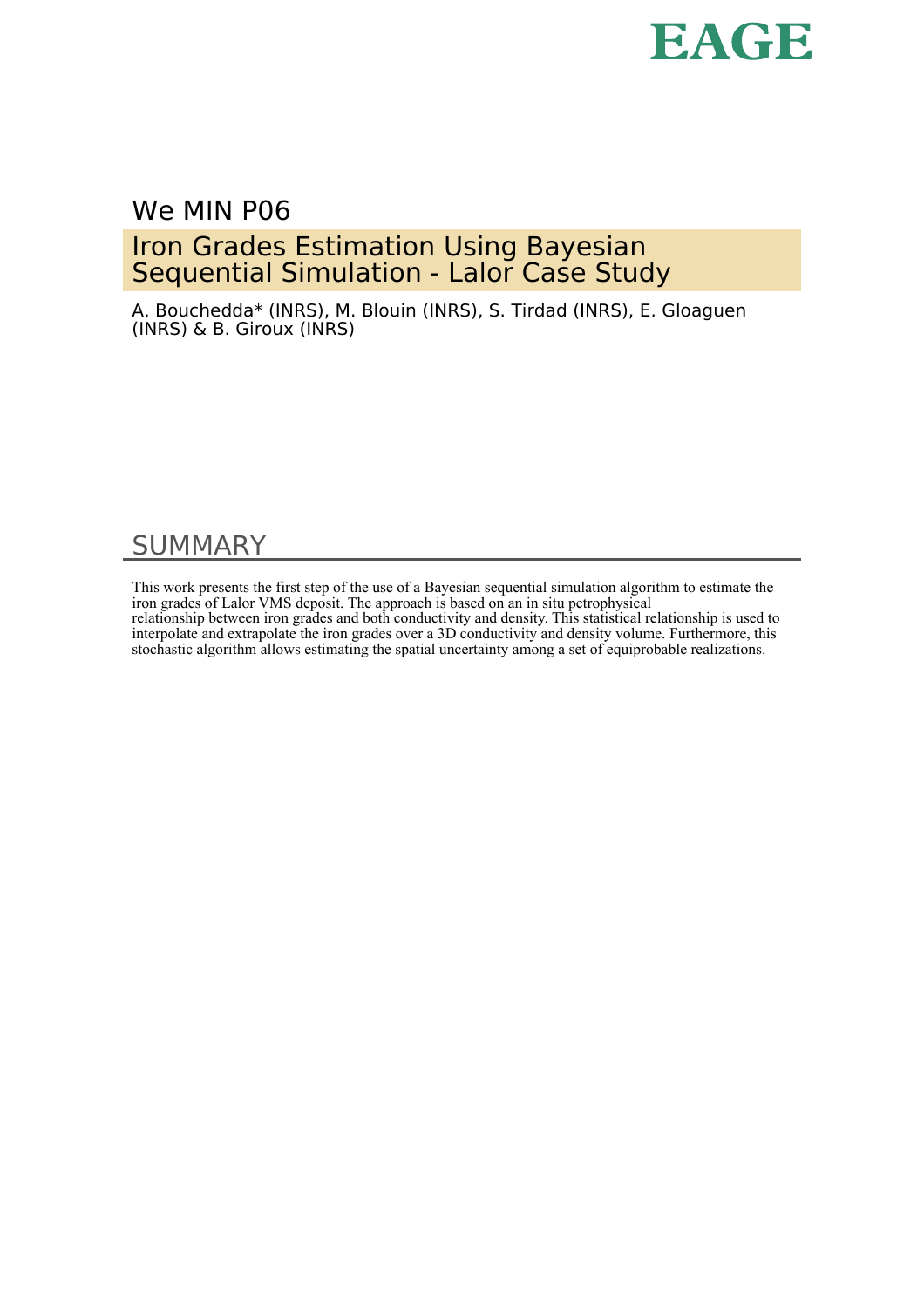



## **Introduction**

Knowledge of the spatial distribution of ore mineral grades within the mineralized envelop is critical for reliable predictions of reserve estimation and mineral deposit characterisation. Generally, core analyses, that provide highly detailed information, are carried out in a few boreholes. As such information is inherently representative of small volume near boreholes, accurate assessment of ore mineral grades requires a high density of wells throughout the mineralisation. In this study, we proposed to achieve the same objective by using only a limited number of core data coupled with geophysical and geological information which are distributed on the entire investigated volume. More precisely, we used Bayesian sequential simulation (BSS) (Dubreuil-Boisclair et al., 20011) for multiple data integration. Bayesian kriging technique was originally developed by Doyen and Boer (1996) for the interpolation and extrapolation of lithological data. It has been successfully extanded to simulation and used in petroleum applications for gas hydrate grade estimation (Dubreuil-Boisclair et al., 2011) and hydrogeophysics applications for hydraulic conductivity estimation (Ruggeri et al., 2014). It consists in generating multiple equiprobable realizations of the spatial distribution of primary variable, here ore mineral grades, conditional to geophysical data that are know on the entire investigated volume and are statistically related in some way to limited sparsely sampled ore mineral grades. The advantage of BSS approach is that the relationship between ore mineral grades and petrophysical properties is estimated empirically based on collocated data. In other words, this relationship can be nonlinear and its quality is reflected in the variability of the stochastic realizations.

To demonstrate the effectiveness of the proposed approach, we applied it to the Lalor Lake VMS deposit which is located near the town of Snow Lake, Manitoba (Canada). During the last five years, Lalor lake deposit was extensively studied by different university and industrial researcher groups. As the huge volume of geophysical, geological and geochemical datasets are publically shared by Hudbay Minerals,the owner of the deposit, we have a good opportunity to develop a new approaches It is one of the most in the Chisel Basin portion of the Flin Flon Greenstone Belt. It is considered as the largest VMS deposit discovered in the region. It has a lateral extent of about 900 m in the northsouth direction and 700 m in the east-west direction and is located at ~570m to 1170m below surface. Mineralization occurs as disseminated to solid sulphides consisting of medium to coarse grained sphalerite, pyrite and chalcopyrite. It consists of a few stratiform sulphide horizons that trend to the northwest and have dips between  $10^{\circ}$  and  $30^{\circ}$  to the NNE. From the top to the bottom, there are three mineralization zones including a zinc rich zone, a gold rich zone and a gold-copper rich zone (Bellefleur et al., 2014).

## **Integration methodology**

Before starting our integration methodology, it is necessary to determine the relationship between ore grades minerals and physical properties that allows us to separate ore rich zones from poor ore zones. The analysis of collocated well logs data and ore grade minerals on more than 17 wells shows a relationship between two metal grades, Fe and Zn concentrations, and two physical properties, electrical conductivity and density. Only the results obtained for Fe concentration are presented here. As shown in figure 1, the concentration of Fe increases with the density and electrical conductivity. In the case of Zn concentration, the same behavior can be only seen for electrical conductivity larger than 1 S/m. in addition, we can observe that the relationship between metal grades and physical properties is highly nonlinear.

Our integration methodology can be summarised in three steps as shown in figure 2. A detailed description of the two first steps can be found in Bouchedda et al. (2016) and is not be detailed here. The two first steps aim to determine the physical properties model at the same scale of ore grade minerals for the entire interesting volume.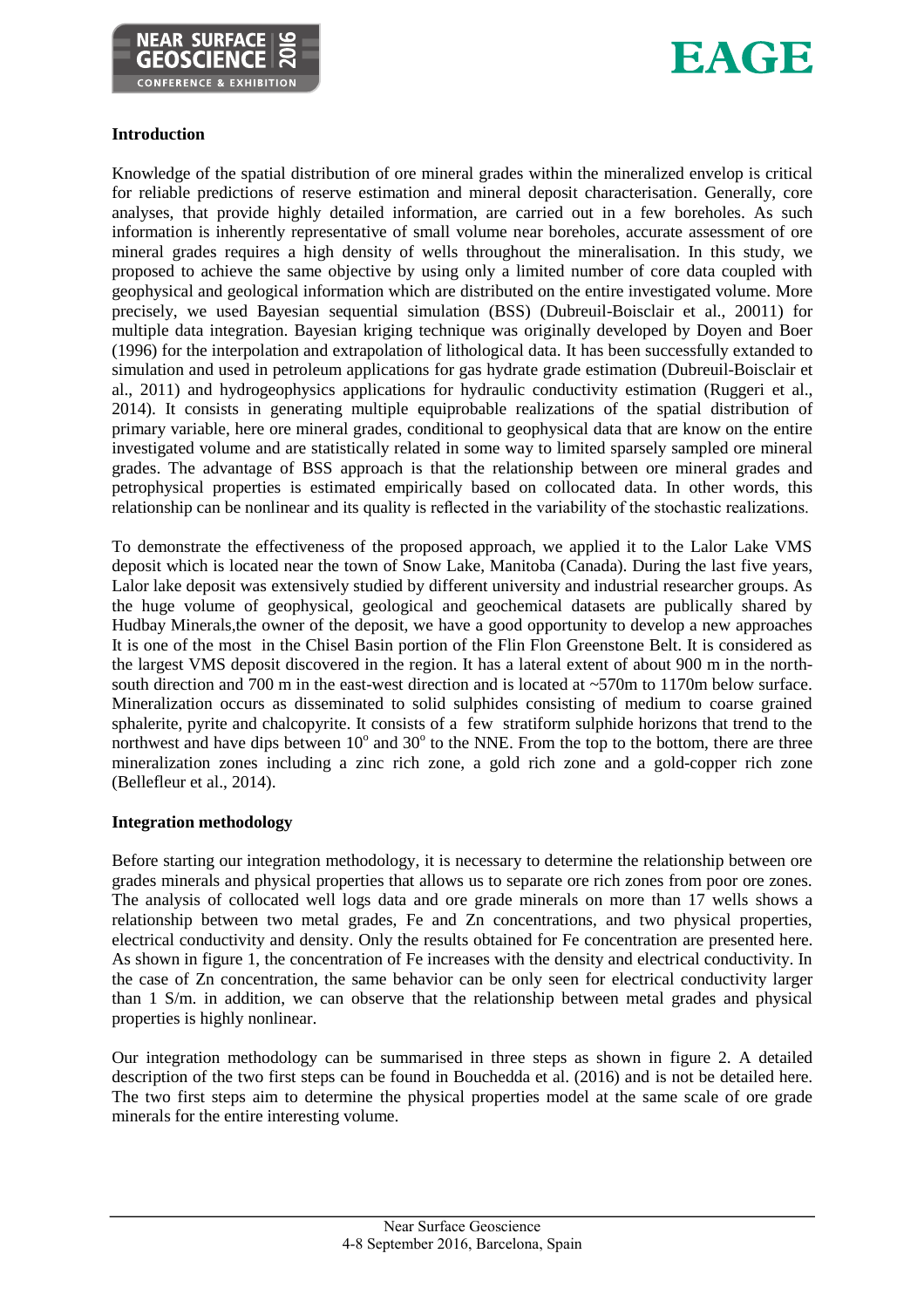





*Figure 1 Scatter plot of conductivity-density-Iron grades obtained from collocated iron grades core samples and resistivity and near density well logs.* 

The first step consists of constrained geophysical inversion using DC resistivity and borehole gravity data. The constraints are introduced as starting model which is obtained from geological model. The large scale physical properties models obtained from this geophysical inversion are used in the second step to determine the petrophysical models at the same scale of mineral grade measured on core data. This is carried out by minimizing an objective function that contains two terms. The first term consists of conventional geophysical data fitting. In the second term, the semi-variogram of petrophysical model is fitted to experimental semi-variogram obtained from well log data. The objective function is minimized using the derivative-free gradient stochastic algorithm as described by Li and Reynolds (2011).



*Figure 2 Integration methodology flow chart.* 

The last step consists of BSS integration of the small scale petrophysical model obtained previously and core grade minerals. BSS technique is based on Bayes' theorem that can be stated as follow:

 $p(An | Bn, A1,..., An-1) = c \bullet p(Bn | An) \bullet p(An | A1,..., An-1)$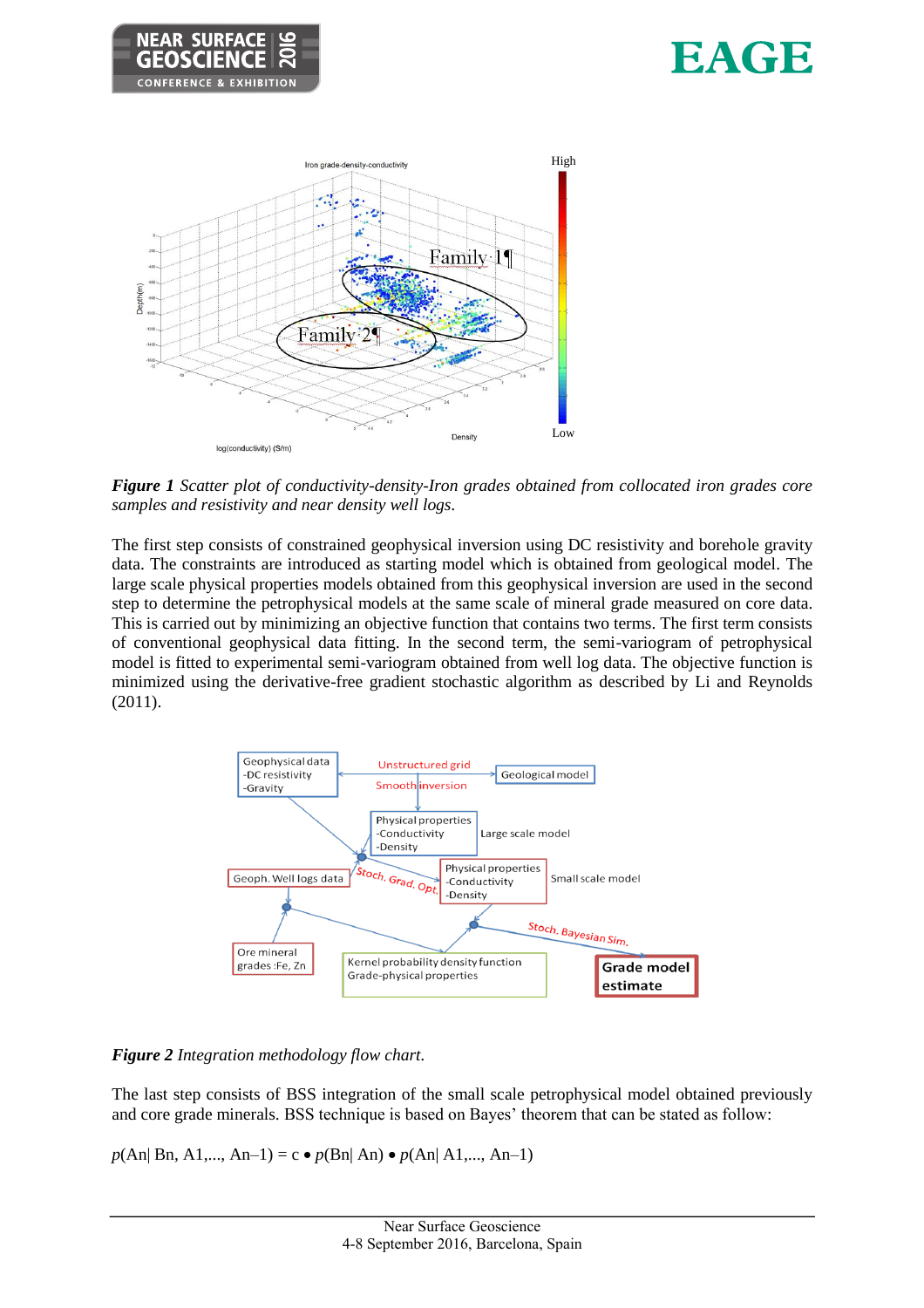



where A and B denote the primary, iron grades here, and secondary variables, conductivity and/ or density here, respectively,  $p(\cdot)$  denotes a probability distribution, and c is a normalization constant. The conditional distribution *p*(An|A1,…,An-1) represents the prior for the mineral grades in a chosen cell n in the model space. This prior is conditional to the measured and previously simulated values of the primary variable in cells 1 through n-1, and is obtained by calculating a Gaussian distribution from kriging estimate and variance at the chosen location. The distribution  $p(Bn)$ An) is the likelihood function, which expresses the range of values for the primary variable in cell n that is consistent with a particular measured value of the secondary variable at the same location. Finally, the distribution  $p(An | Bn, A1, \ldots, An-1)$  represents the posterior for the primary variable in cell n, which represents an updated state of knowledge that takes into account both the prior information and likelihood.

## **Iron grade estimation of Lalor deposit**

The small scale 3-D conductivity and density models obtained in step 2 as well as iron grades in 17 sparsely distributed wells are used to generate 50 BSS simulations. The variogram model used to compute the simple kriging (for the prior) is spherical with horizontal ranges of 100 m, and a vertical range of 100 m. Family 1 has a mean grade value of 2.8 and a variance of 2.7. Family 2 has a mean of 10 and a variance of 10. The the two means and variances were inferred from core analysis of 17 wells. The ranges were estimated under the hypothesis that the conductivity and density models respect the main structural behaviour of the iron grades. It is interesting to note that the stochastic approach allows the mapping of probability values exceeding a given cutoff considering all the realizations.

Figure 3 shows the BSS results at depth slice 820m. It is interesting to observe that two zones of higher iron grades are clearly identified on the probability of map for a cutoff fixed at a grade of 10. The median of all realisations shows more variability and a lot of similarity with core iron grades data. The extreme values of core grades are not well retrieved. This is probably due to low mean value for of the second family.

### **Conclusions**

This work presents the first step of the use of a Bayesian sequential simulation algorithm to estimate the iron grades of Lalor VMS deposit. The approach is based on an in situ petrophysical relationship between iron grades and both conductivity and density. This statistical relationship is used to interpolate and extrapolate the iron grades over a 3D conductivity and density volume. Furthermore, this stochastic algorithm allows estimating the spatial uncertainty among a set of equiprobable realizations.

### **Acknowledgements**

This work was supported by the Canada Chair on the Stochastic Data Assimilation for Three Dimension geological modelling. We also want to acknowledge Hudbay minerals and Mira Geoscience for access to the data